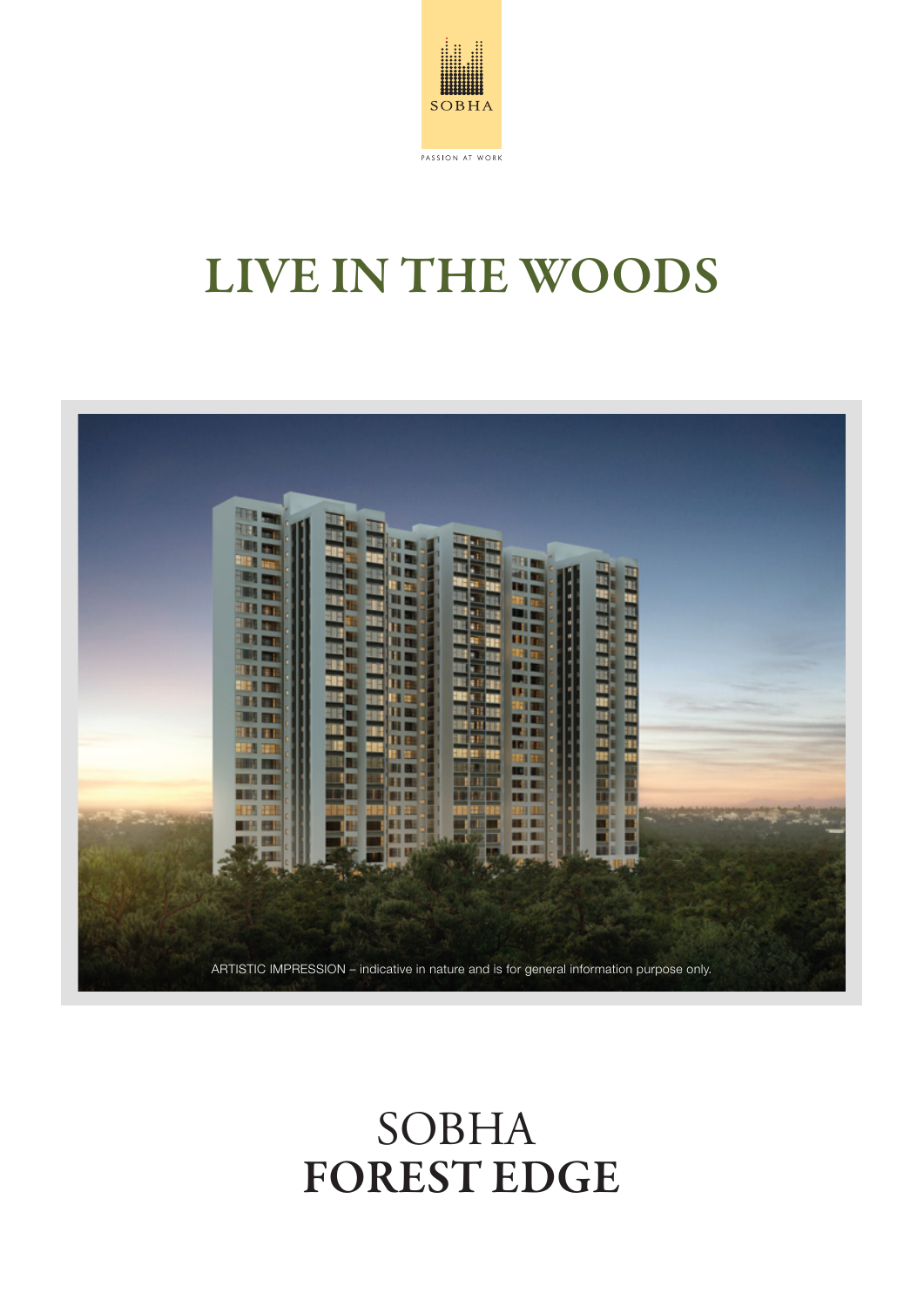No matter how much we depend on air conditioning or the latest technology, nothing can beat natural breeze or warm sunlight. Experience nature in its

splendor. Come home to SOBHA Forest Edge, spacious forest-facing apartments off Kanakapura Road.



#### PROJECT DETAILS

#### Land Area – 3.39 acres (13,733.52 sqm)

| Type              | <b>SBA Range</b>                                             | Carpet Area*                                                                                                              |
|-------------------|--------------------------------------------------------------|---------------------------------------------------------------------------------------------------------------------------|
| Block $1 - 3$ Bed | 194.97 sqm (2,098.67 sq.ft.) To 210.44 sqm (2,265.16 sq.ft.) | 144.95 sqm (1,560.24 sq.ft.) To 155.50 sqm (1,673.80 sq.ft.)                                                              |
| Block $2 - 3$ Bed |                                                              | 167.56 sqm (1,803.57 sq.ft.) To 173.58 sqm (1,868.41 sq.ft.) 121.78 sqm (1,310.84 sq.ft.) To 124.65 sqm (1,341.73 sq.ft.) |
| Block $3 - 3$ Bed | 195.63 sqm (2,105.76 sq.ft.) To 211.15 sqm (2,272.81 sq.ft.) | 144.95 sqm (1,560.24 sq.ft.) To 155.50 sqm (1,673.80 sq.ft.)                                                              |

\*Excluding Balcony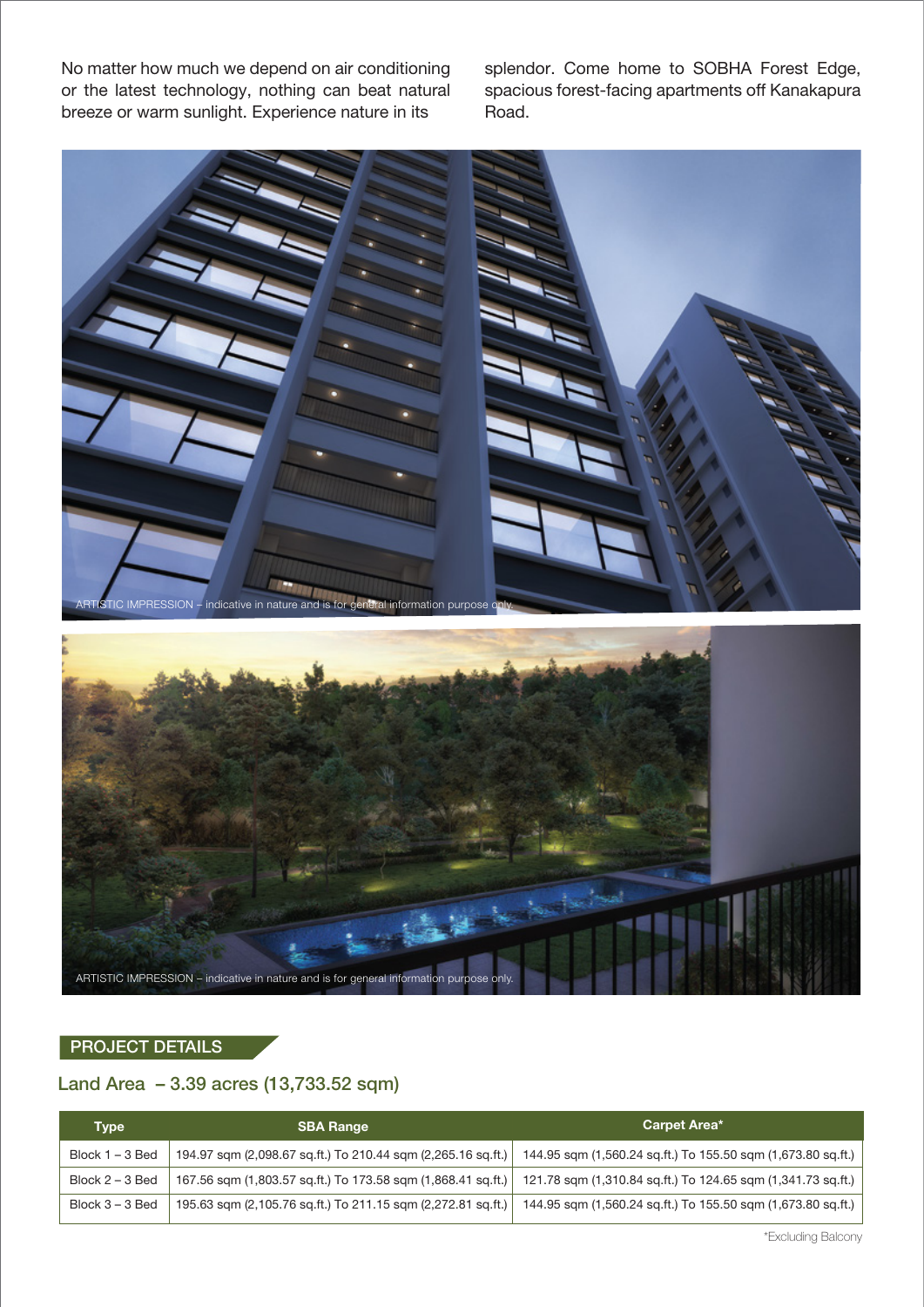

**MASTER PLAN** MASTER PLAN

- 
- 18 Organic Waste Converter